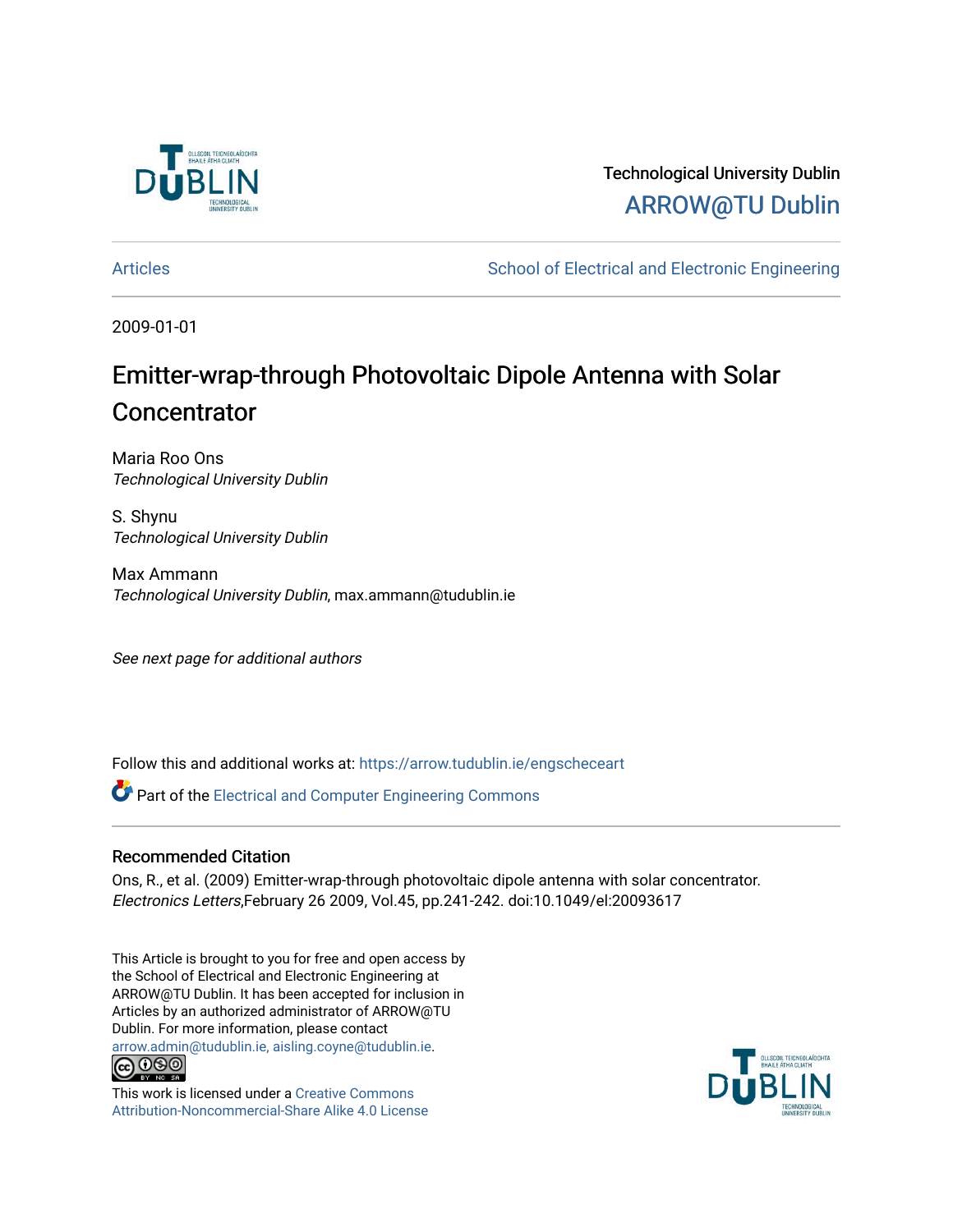## Authors

Maria Roo Ons, S. Shynu, Max Ammann, Sarah McCormack, and Brian Norton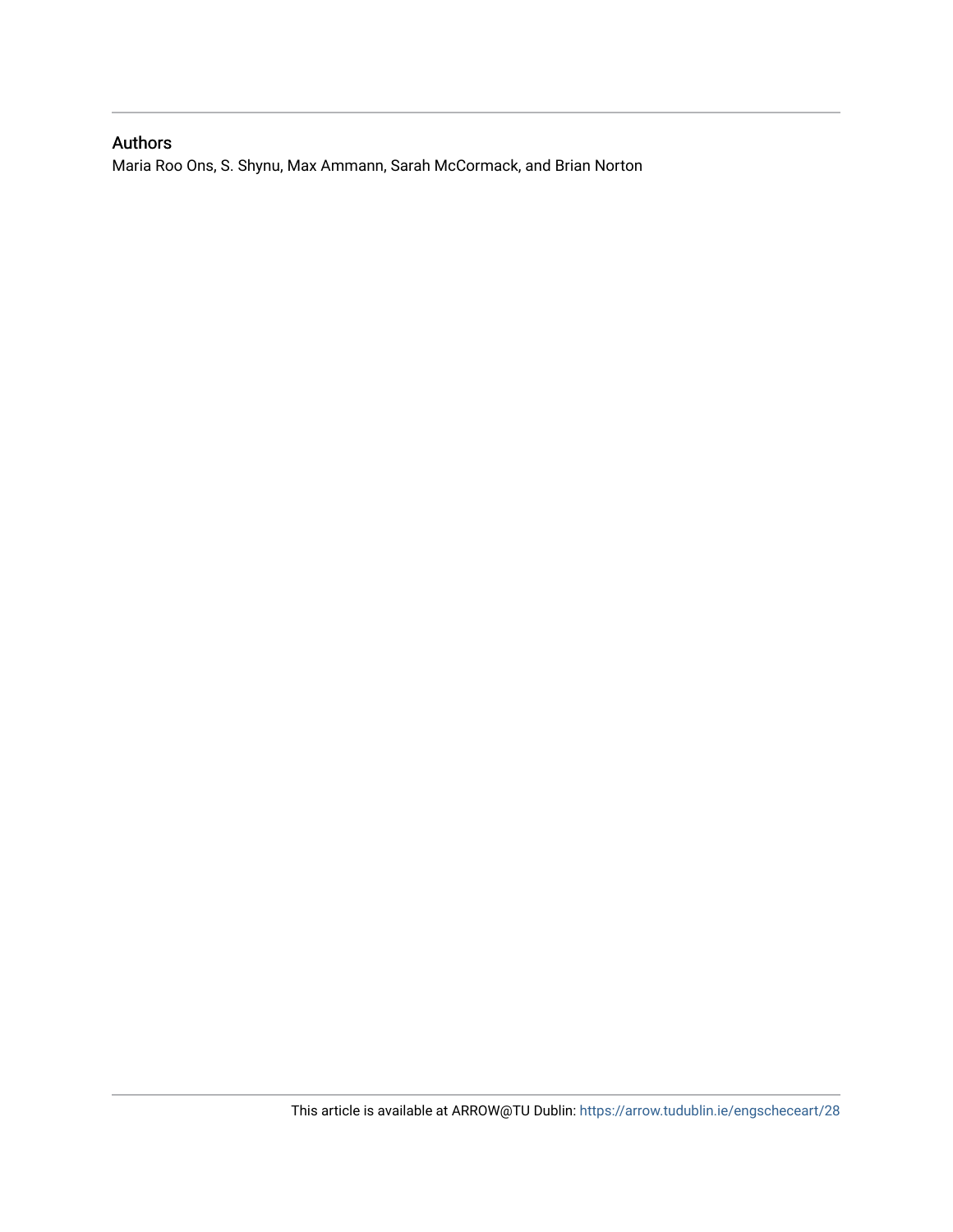#### Emitter-wrap-through photovoltaic dipole antenna with solar concentrator

M.J. Roo Ons, S.V. Shynu, M.J. Ammann, S.J. McCormack and B. Norton

> A novel photovoltaic dipole antenna employing a solar concentrator as a reflector is proposed. Four identical emitter-wrap-through rear contact solar cells connected in series as a folded dipole are simultaneously used for power generation and as the antenna radiating element, which is located in the focal line of a parabolic solar concentrator. The parabolic structure acts as a solar concentrator for the photovoltaic cells as well as a reflector for the folded dipole antenna. Full-wave electromagnetic simulation with supportive experimental work validates this design. The measured fractional impedance bandwidth and gain were 21% and 11.1 dBi, respectively. The antenna/solar arrangement provide a power output of 73.7 mW for an irradiance of 1000  $\text{Wm}^{-2}$ .

Introduction: The combination of solar cells and radiating elements into a single device is very attractive in communication systems in order to save space and to reduce installation costs by increasing the potential of emerging compact technologies. It has been shown in space satellite applications that photovoltaic (PV) cells can be located close to microstrip antennas, avoiding the region where the effective electric fringing field exists [1]. The development of thin amorphous silicon technology on flexible polymer substrates enables solar cells to fit into complex antenna geometries, but with lower photovoltaic cell efficiency [2]. In recent years increased attention has been focused on the use of polycrystalline silicon solar cells. They have been used as radiating patches owing to their homogenous metallic rear contact, and also as a ground plane for microstrip antennas [3, 4].

A new approach in solar antenna design is proposed using a parabolic solar concentrator to increase the illuminated flux on the PV surface, thus reducing the amount of PV material required, and simultaneously acting as an antenna reflector. The electrically conductive emitterwrap-through (EWT) solar cells are used as antenna elements, where the solar array is connected in series in the form of a folded dipole. A compact decoupling circuit at the dipole feed is used to separate the RF and DC currents.



Fig. 1 Solar folded dipole with dimensions  $LI = 85$  mm,  $L2 = 82$  mm,  $D =$ 4 mm,  $G = 5$  mm,  $GI = 2$  mm



Fig. 2 Solar folded dipole antenna with parabolic reflector a Perspective view of proposed antenna with dimensions  $Lt = 205$  mm,  $Hp =$ 75 mm,  $Lt = 245$  mm for parabolic reflector with focal line at  $P = 55$  mm b RF-DC decoupling network with dimensions  $Ls = 45$  mm,  $Ws = 1.9$  mm for slot illustrating balun on 50  $\Omega$  line

Use of EWT rear contact solar cell: Conventional crystalline and amorphous silicon solar cells used so far in solar antenna approaches have contact metallisation on both front and rear surfaces to extract current [5]. In the EWT, the front surface of the cells used is devoid of any metallisation so that the complete cell surface is available for light absorption [6]. Even though the emitter is located near the front, both negative and positive polarity contacts are placed on the rear surface

with the negative contact connected to the front through emitter wrapped holes. Consequently, for this type of cell there is no fully covered metallisation on any side, just an interdigitated structure alternating positive and negative polarity metal fingers. The RF behaviour was investigated at microwave frequencies and it was found to behave very closely to that of a conducting strip.

Antenna design: The proposed folded dipole consists of four identical  $40 \times 3$  mm rear contact solar cells interconnected in series, as shown in Fig. 1. The dimensions of the folded dipole arms are  $L_1 = 85$  mm and  $L_2 = 82$  mm, with a feed gap of  $G = 5$  mm. The spacing between the arms is  $D = 4$  mm. The 300  $\Omega$  input impedance of the folded dipole is reduced to 200  $\Omega$  by the introduction of the parabolic solar concentrator (see Fig.  $2a$ ). A split-coaxial balun is implemented by introducing two identical slots of dimensions  $Ls = 45$  mm and  $Ws = 1.5$  mm on opposite sides of the outer conductor of the semi-rigid Flexiform 402 NM 50  $\Omega$  coaxial line, as shown in Fig. 2b. A 4:1 impedance transformation is achieved with this balun by adjusting the slot length [7].

Since the solar cells in the presented structure are working simultaneously as power sources and microwave radiating elements, a DC/ RF decoupling circuit is necessary, which is integrated into the feed gap of the folded dipole solar antenna. A standard arrangement of chip capacitors and inductors  $(C = 100 \text{ pF}, L = 68 \text{ nH})$  is used to isolate the DC and RF, as shown in Fig.  $2b$ . The folded solar dipole antenna is then positioned along the focal line of the parabolic concentrator, with the active side of the cells facing the reflector. The DC connection and feedline pass through a 9 mm radius hole to the back of the reflector.

The design was optimised using a full-wave electromagnetic simulator, CST Microwave Studio. For a parabolic trace following the curve  $z = 0.005y^2$ , the vertical distance between the antenna and reflector for a 200  $\Omega$  input impedance at the dipole was found to be  $P =$ 55 mm. The required parabolic reflector dimensions are  $Lt > 85$  mm and  $Hp > 55$  mm for maximum light concentration, but the actual dimensions chosen were  $Lt = 205$  mm and  $Hp = 75$  mm to ensure a minimum gain of 10 dBi over the entire band. 3M Vikuiti $\overline{M}$ Enhanced Specular Reflector Film was used as the conducting reflector surface. The advantage of selecting a folded dipole over an ordinary dipole is the fact that the series connection of solar cells provides additive DC voltages, as well as its broader bandwidth and convenient matching.

Results and discussion: The simulated and measured  $S<sub>11</sub>$  of the proposed antenna is shown in Fig. 3 with good agreement. The measured return loss was found to be greater than 10 dB in the frequency range 1.35 – 1.68 GHz, which corresponds to a fractional impedance bandwidth of 21%. The measured and simulated E- and H- plane normalised radiation patterns for centre frequency are shown in Fig. 4. The measured gain at the centre frequency was found to be 11.1 dBi with little variation across the band. The front-to-back ratios for the E- and H- planes were better than 27 and 30 dB respectively. The measured cross-polar rejection is better than 20 dB for both planes.



Fig. 3 Simulated and measured  $S_{11}$  plots for proposed EWT dipole antenna \_\_\_ measurement ----- simulation

### ELECTRONICS LETTERS 26th February 2009 Vol. 45 No. 5